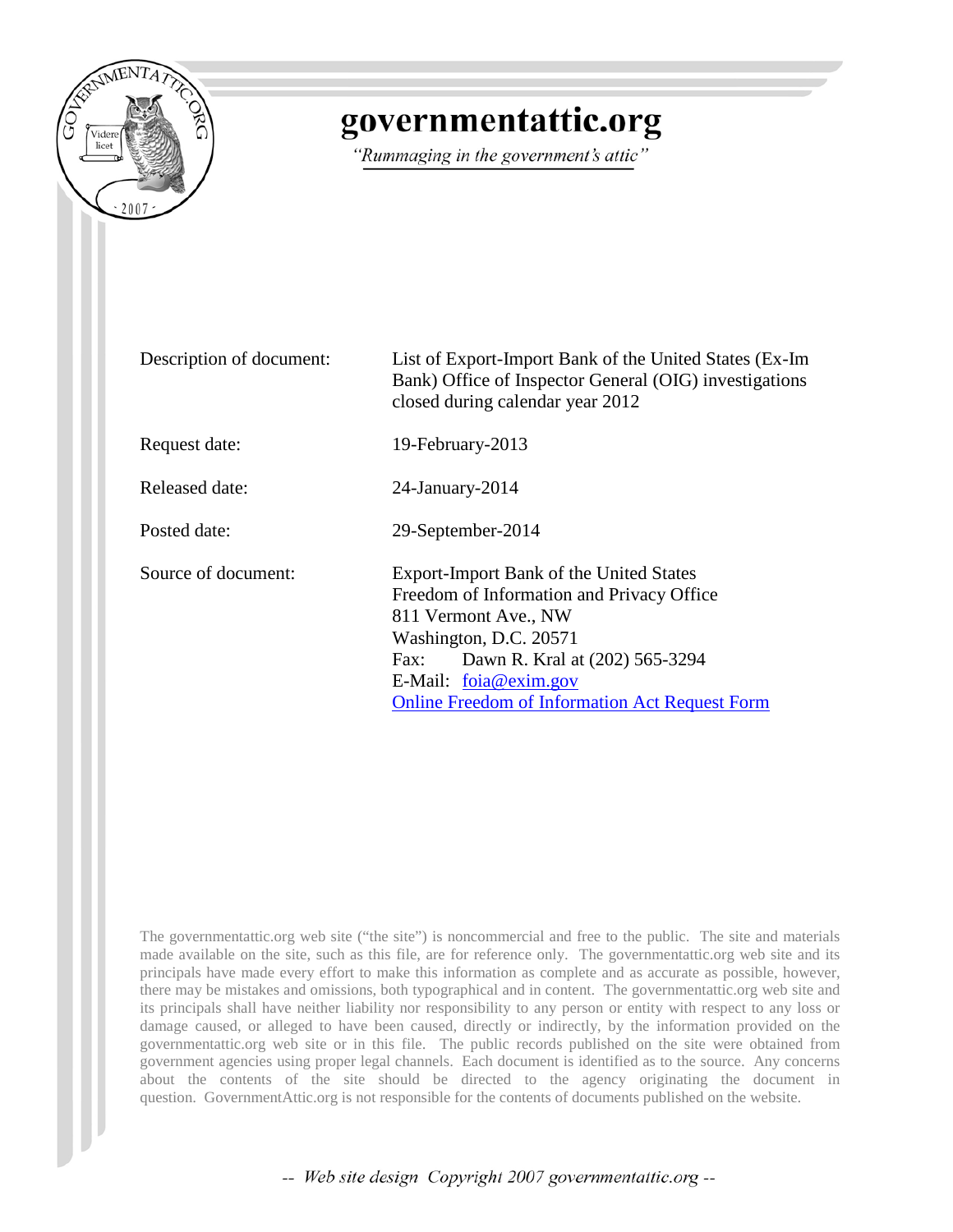

January 24, 2014

**Via Electronic Mail** 

**Re: FOIA Request# 201300017F** 

This is the final response to your Freedom of Information Act (FOIA) request to the Export-Import Bank of the United States (Ex-Im Bank). We received your request in our FOIA Office via U.S. Mail on February 19, 2013. You requested "a printout/list/digital file of the OIG investigations closed during calendar year 2012."

We conducted a comprehensive search of the Office of the Inspector General for records that would be responsive to your request. The search produced one page. It was determined that the document is partially releasable pursuant to Title 5 U.S.C. § 552(b)(6) and (b)(7)(C). For your convenience, we are attaching the document to this message as a PDF file. Any redactions are accompanied by the corresponding FOIA exemption:

**FOIA Exemption** 6 exempts from disclosure personnel or medical files and similar files the release of which would cause a clearly unwarranted invasion of personal privacy.

**FOIA Exemption 7(C)** protects records or information compiled for law enforcement purposes that could reasonably be expected to constitute an unwarranted invasion of personal privacy. This exemption takes particular note of the strong interests of individuals, whether they are suspects, witnesses, or investigators, in not being unwarrantably associated with alleged criminal activity. That interest extends to persons who are not only the subjects of the investigation, but those who may have their privacy invaded by having their identities and information about them revealed in connection with an investigation. Based upon the traditional recognition of strong privacy interest in law enforcement records, categorical withholding of infonnation that identifies third parties in law enforcement records is ordinarily appropriate.

You have the right to appeal the action on this request by writing Export-Import Bank of the United States, Attention: Assistant General Counsel for Administration, 811 Vennont Avenue, N.W., Washington, DC 20571. Any appeal must be received by that office within 30 days from the date of this letter. The phrase "FOIA APPEAL" should appear on the letter and on the outside of the envelope containing the appeal. You may also submit an appeal by E-mail at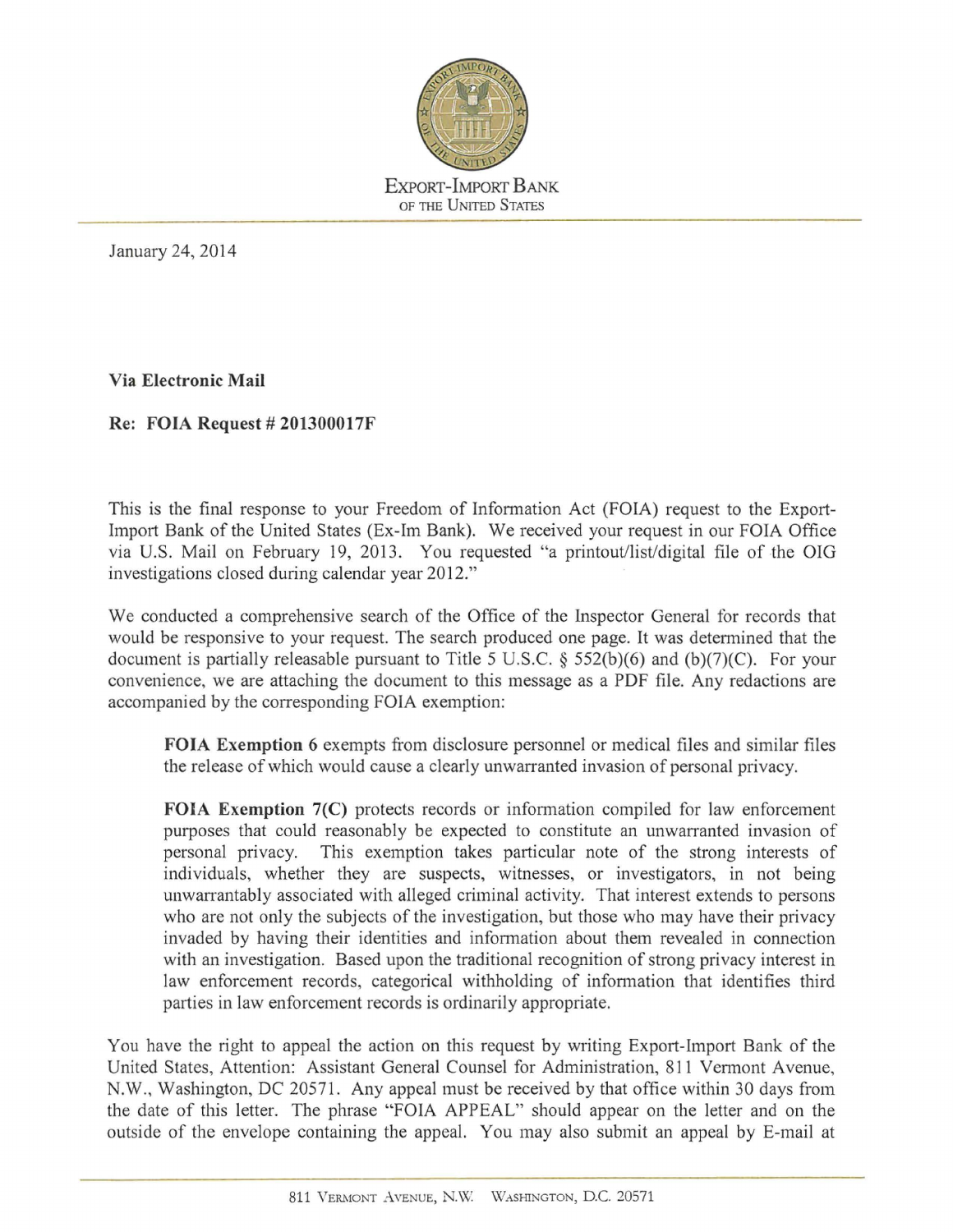FOIA@EXIM.GOV. If sending via e-mail, please put FOIA APPEAL" in the subject line of your e-mail.

For your information, Congress excluded three discrete categories of law enforcement and national security records from the requirements of the FOIA. See 5 U.S.C. §552(c) (2006 & Supp. IV (2010). This response is limited to those records that are subject to the requirements of the FOIA. This is a standard notification that is given to all of our requesters and should not be taken as an indication that excluded records do, or do not, exist.

If you have any questions about this request, please do not hesitate to contact me at (202) 565- 3248 or by E-Mail at dawn.kral@exim.gov.

Sincerely,  $\begin{array}{ccc} \text{(Sincerely,} \\ \text{(A 11) } & \text{(B 11) } \end{array}$  $\forall$  22/20

Dawn R. Kral FOIA Public Liaison

Attachment: Responsive Document (one page)